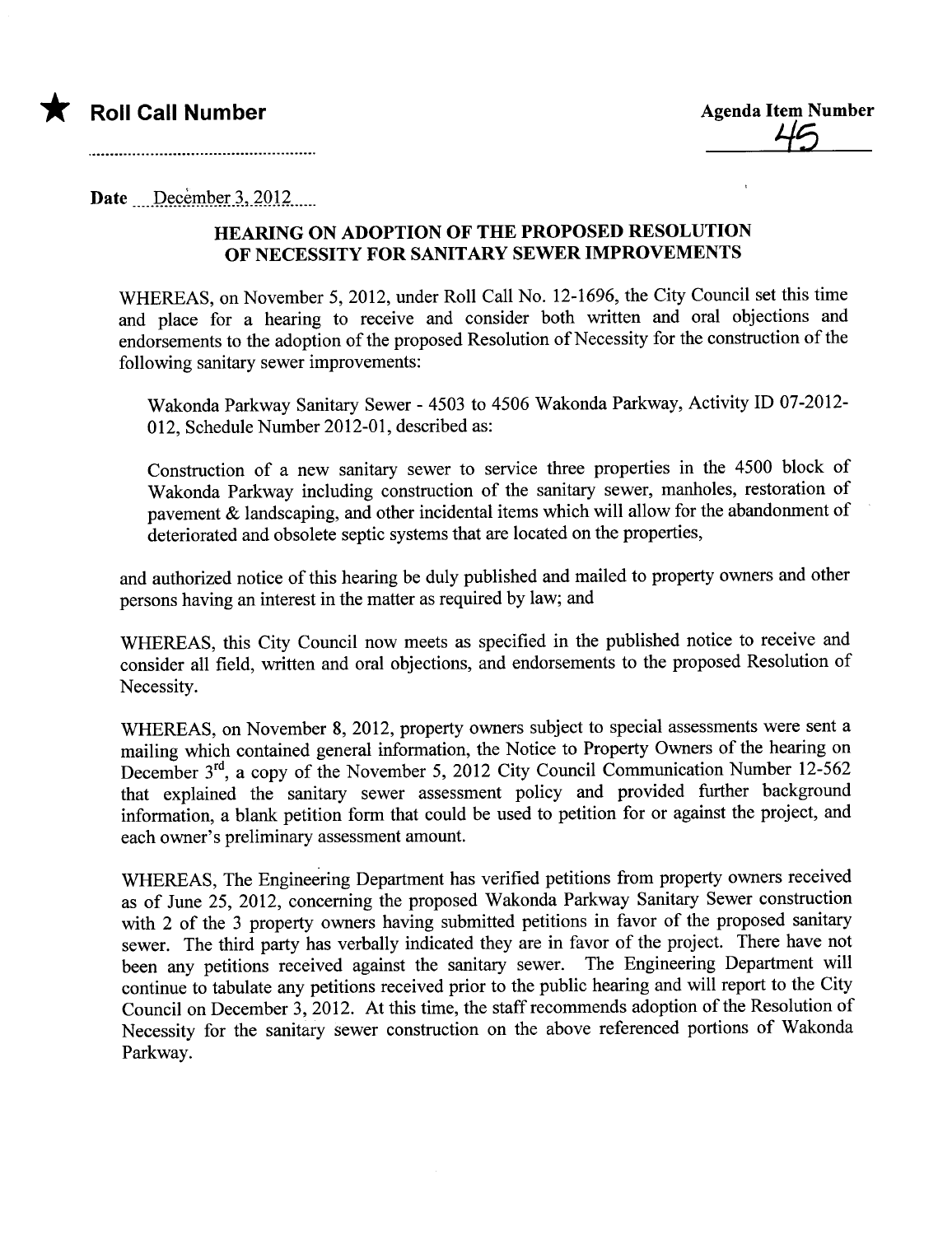

Date  $December 3, 2012...$ 

NOW, THEREFORE, BE IT RESOLVED, BY THE CITY COUNCIL OF THE CITY OF DES MOINES, IOWA: That all filed, written and oral objections and endorsements having been fully reviewed and considered, the hearing on the adoption of the proposed Resolution of Necessity for the construction of said sanitary sewer improvements is now concluded and closed.

BE IT FURTHER RESOLVED: That the special assessments have been prepared in accordance with Council policy approved on June 26, 2000, under Roll Call No. 00-1876; therefore, Default Fund was not included in these special assessments.

BE IT FURTHER RESOLVED: That the proposed Resolution of Necessity described above for construction of the following sanitary sewer improvement:

Wakonda Parkway Sanitary Sewer - 4503 to 4506 Wakonda Parkway, Activity ID 07-2012-012, Schedule Number 2012-01, described as:

Construction of a new sanitary sewer to service three properties in the 4500 block of Wakonda Parkway including construction of the sanitary sewer, manholes, restoration of pavement  $\&$ landscaping, and other incidental items which wil allow for the abandonment of deteriorated and obsolete septic systems that are located on the properties,

is hereby:

Adopted, without further amendment, and all objections fied or may have been duly considered are overruled.

Adopted, as amended. All objections fied or made having been duly considered are overruled.

Closed regarding the Hearing and Action Deferred for later consideration to a Council meeting to be held on , 2012, next at 5:00 o'clock P.M., at this meeting place, with jurisdiction retained for further consideration and action at the adjourned meeting.

Abandoned.

(Council Communication No.  $12.596$ )